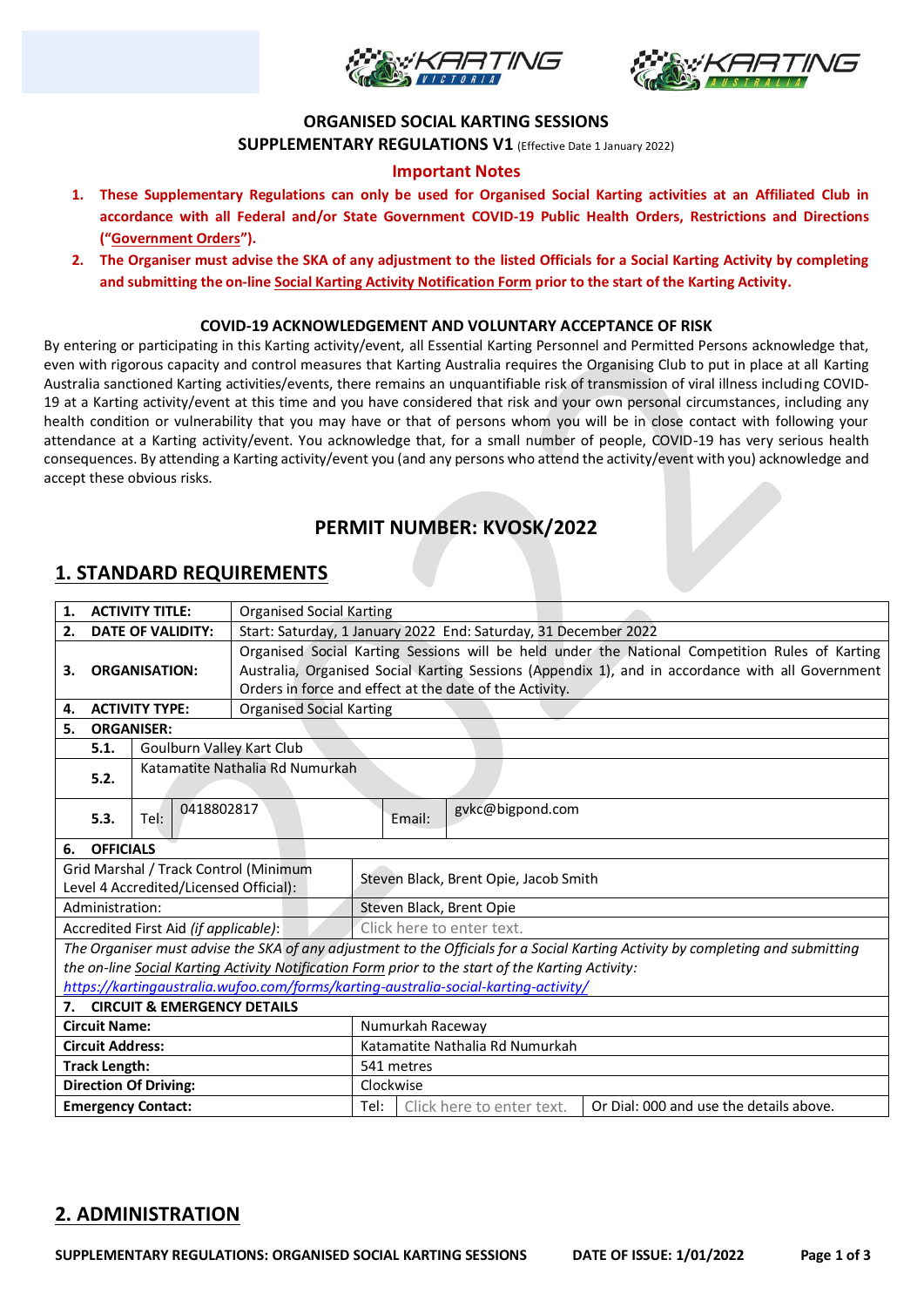



| 1.   | The Club must maintain a register of all permitted persons who enter the Circuit for the activity.                           |  |  |  |  |  |
|------|------------------------------------------------------------------------------------------------------------------------------|--|--|--|--|--|
|      | The Age Divisions offered must be in accordance with the Karting Australia Appendix 1 - Organised Social Karting             |  |  |  |  |  |
|      | Activity.                                                                                                                    |  |  |  |  |  |
| 2.   | Cadet 9, Cadet 12 and 4SS Cadet Drivers are permitted on a Track at the same time.                                           |  |  |  |  |  |
|      | Junior Drivers are not permitted on the Track with any other age division.<br>$\bullet$                                      |  |  |  |  |  |
|      | Senior Drivers are not permitted on the Track with any other age division.                                                   |  |  |  |  |  |
| 3.   | <b>BOOKING</b>                                                                                                               |  |  |  |  |  |
| 3.1. | The number of positions in the Activity may be limited by Government Orders. If so, a Driver will be required to reserve     |  |  |  |  |  |
|      | their position in the Karting Activity before it starts. Bookings will be accepted strictly on a 'first come first served'   |  |  |  |  |  |
|      | basis.                                                                                                                       |  |  |  |  |  |
| 3.2. | Bookings for this Activity are recommended to be confirmed in advance and can be made online at:                             |  |  |  |  |  |
|      | www.trybooking.com (Alter if using a different method for booking)                                                           |  |  |  |  |  |
| 4.   | <b>BOOKING FEE:</b> Click here to enter text.                                                                                |  |  |  |  |  |
| 4.1. | The Booking Fee for each driver at this activity includes GST.                                                               |  |  |  |  |  |
| 4.2. | Payment of the Booking Fee can be made by using Credit Card.                                                                 |  |  |  |  |  |
| 5.   | <b>ADMINISTRATION LOCATION</b>                                                                                               |  |  |  |  |  |
| 5.1. | Enter Location of Administration/ Registration here.                                                                         |  |  |  |  |  |
| 6.   | <b>ADMINISTRATION CHECKING &amp; SCRUTINEERING</b>                                                                           |  |  |  |  |  |
| 6.1. | Prior to entering the Track, all Drivers are to:                                                                             |  |  |  |  |  |
|      | Ensure that the kart complies with the relevant Class Rules.<br>$\bullet$                                                    |  |  |  |  |  |
|      | Certify that the kart has been checked for safety compliance and that it is safe for use.<br>$\bullet$                       |  |  |  |  |  |
|      | Confirm their acceptance of the "Exclusion of Liability, Indemnity, Release and Voluntary Assumption of Risk by<br>$\bullet$ |  |  |  |  |  |
|      | entering the Circuit" and participating in the recreational activities conducted at the venue.                               |  |  |  |  |  |
|      | Certify that they have a current KA Licence relevant for the class of kart that they intend to drive.                        |  |  |  |  |  |
|      | The above details are to be either completed:                                                                                |  |  |  |  |  |
|      | Before arrival by clicking this link (https://kartingaustralia.wufoo.com/forms/organised-social-karting-activity-<br>٠       |  |  |  |  |  |
|      | form/) or                                                                                                                    |  |  |  |  |  |
|      | On arrival and before entering the Track by scanning the "Social Karting Form" QR Code Poster located adjacent               |  |  |  |  |  |
|      | to the Administration point.                                                                                                 |  |  |  |  |  |

# **3. SPECIFIC COVID-19 RESTRICTION AND MITIGATION REQUIREMENTS**

**COVIDSafe ACTION PLAN (When required at law)** The Club has completed a COVIDSafe Action Plan and submitted it to the relevant State Government Department. All actions identified as being required to be done to create a COVIDSafe Event and Club facility must be carried out prior to and during the Event. **1. PERMITTED AND NON-PERMITTED PERSONS 1.1. No person who has symptoms consistent with COVID-19 (this includes any fever, respiratory symptoms, shortness of breath, sore throat, cough, lack of smell or fatigue) is permitted to attend the Circuit or participate in the Event. 1.2. Any person who starts to feel unwell or to exhibit symptoms of COVID-19 during the Event must immediately avoid contact with all persons at the Circuit and MUST IMMEDIATELY LEAVE the Circuit. 2.** Note – The number chosen in 2.1 must not exceed the maximum number of people permitted to gather under State Public Health Authority Orders/Directions/Regulations. **SOCIAL DISTANCING AND DENSITY REQUIRMENTS 2.1.** Essential Karting Personnel and Permitted Persons are not permitted to gather in groups greater than Choose a number while in attendance at the Event. (Delete if no limit on Group size by the State Government required) **2.2.** Government prescribed Social Distancing measures must always be observed. **2.3.** The use by Permitted Persons of any indoor facilities is strictly limited by the Density Quotient of the room as included in the Club's COVIDSafe Action Plan. **2.4.** Food service provided at the Event must fully comply with all State Public Health Authority Orders/Directions/Regulations. • Hand Hygiene must be available at all food service outlets.